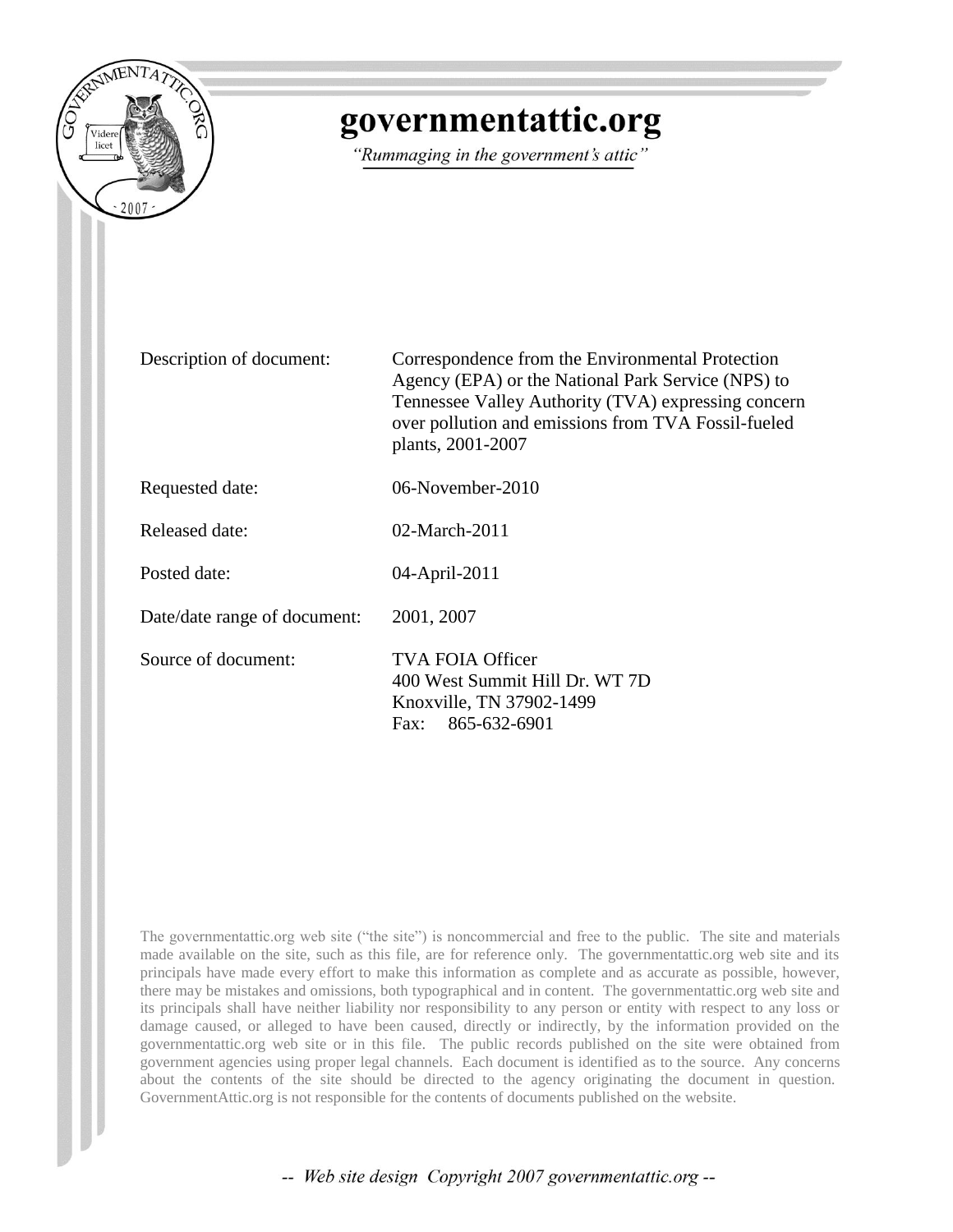

Tennessee Valley Authority, 400 West Summit Hill Drive, Knoxville, Tennessee 37902-1401

March 2, 2011

This responds to your letter of November 6, 2010, requesting information under the Freedom of Information Act (FOIA) 5 U.S.C. § 552 (2006 & Supp. Ill 2009). You requested any correspondence from the Environmental Protection Agency or the National Park Service to TVA expressing concern over pollution and emissions from TVA Fossil plants.

Enclosed are three letters we located that are responsive to your request.

For non-commercial requests, TVA's FOIA regulations (18 C.F .R. § 1301) provide that fees for the first two hours of search time and the first 100 pages of copying are waived. Since this response was made within those guidelines, there is no charge for processing your request.

You may appeal this initial determination on your FOIA request by writing to Mr. David R. Mould, Senior Vice President, Communications, Tennessee Valley Authority, 400 W. Summit Hill Drive, WT 78, Knoxville, TN 37902-1401. Please see 18 C.F.R. 1301.9 (2010). Any appeal must be received by Mr. Mould within 30 days of the date of this letter.

Sincerely,

enise Smith.

Denise Smith TVA FOIA Officer

Enclosures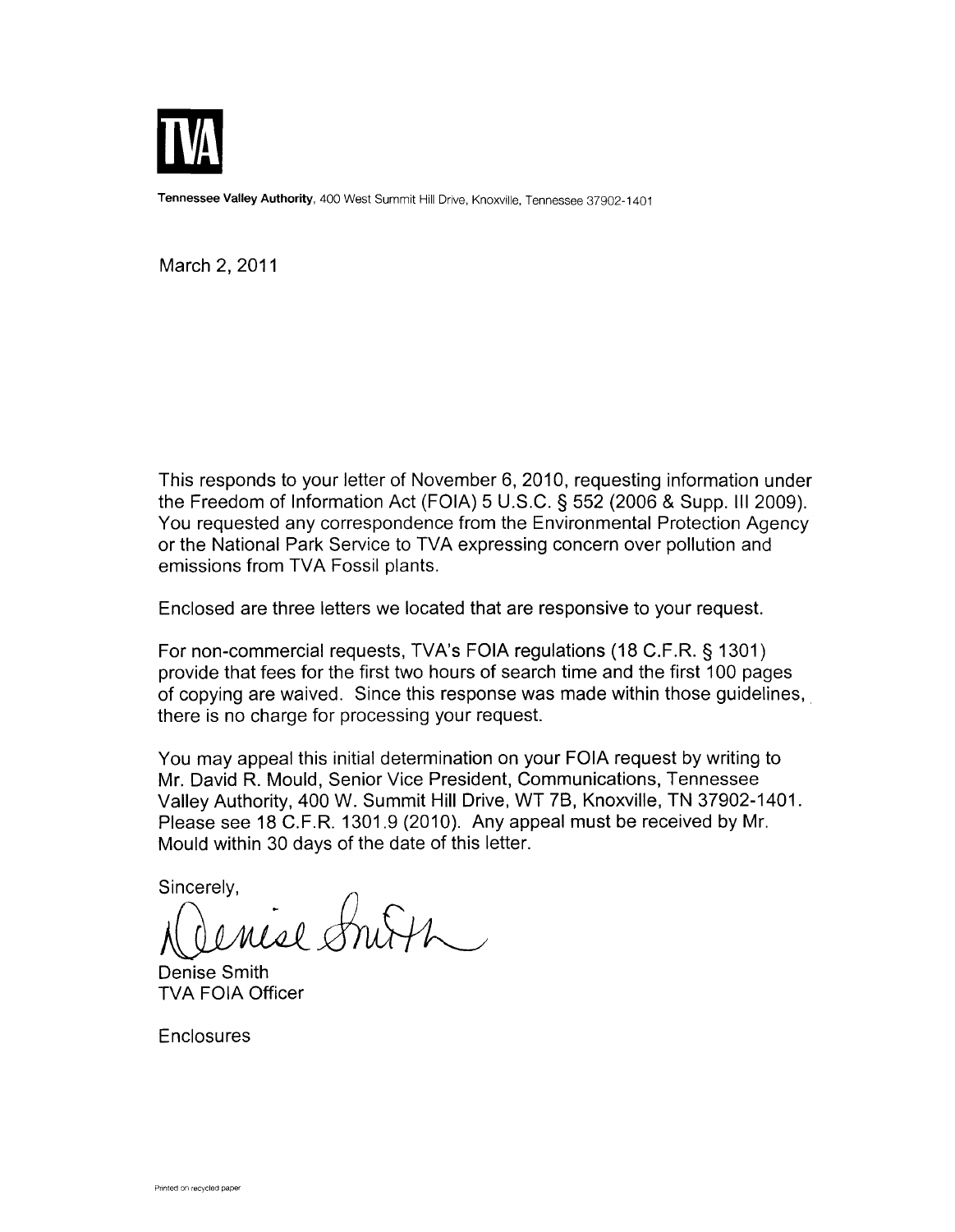## Environmental Document Type:

Air Correspondence



## UNITED STATES ENVIRONMENTAL PROTECTION AGENCY<br>~ RESEARCH TRIANGLE PARK, NC 27711

| $\begin{bmatrix} 0 & \text{E} & \text{C} & \text{E} & \text{U} & \text{E} \\ \text{A} & \text{B} & \text{B} & \text{A} & \text{B} & \text{B} \end{bmatrix}$ |  |  |
|-------------------------------------------------------------------------------------------------------------------------------------------------------------|--|--|
|                                                                                                                                                             |  |  |
|                                                                                                                                                             |  |  |

OFFICE OF AIR QUALITY PLANNING AND STANDARDS

{OMB Control No. 2060-0631]

December 24, 2009

Mr. John McCormick Tennessee Valley Authority 1101 Market Street Chattanooga, TN 37402

Dear Mr. McCormick:

Pursuant to the U.S. Environmental Protection Agency's (EPA's) authority under Section 114 of the Clean Air Act (CAA). as amended, the Agency is requesting that owners/operators of all coal- and oil-fired electric utility steam generating units provide infonnation that will allow EPA to assess the emissions of hazardous air pollutants (HAP) from each such unit. This infonnation, along with other information, will assist the Administrator of EPA in developing national emission standards for hazardous air pollutants (NESHAP) under CAA Section 112. All information submitted to EPA as part of this request will be made available to the public unless a satisfactory showing is made that public access to such information would divulge methods or processes entitled to protection as Confidential Business Information (CBI) or trade secrets.

The purpose of this letter is to request that Tennessee Valley Authority provide the information required in Enclosure I of this letter. Tables 1 and 2 of this letter list the units for which this information is required. It is also important to note that there are detailed footnotes in Table 2 discussing EPA's stance concerning substitution for units chosen for testing within certain test groups. If your company is considering a possible unit substitution, please consult the infOtmation contained in the footnotes of Table 2 to determine if the unit you wish to use as a substitute meets the eligible requirements of substitution for similar umts. Enclosure 2 provides additional information and instructions for completing the Information Collectior: Request (ICR), and submitting data electronically.

CAA Section 112(a)(8) defines "electric utility steam generating unit" as follows:

"The term 'electric utility steam generating unit' means any fossil fuel-fired combustion unit of more than 25 megawatts that serves a generator that produces electricity for sale. A unit that cogenerates steam and electricity and supplies more than one-third of its potential electric output capacity and more than 25 megawatts electrical output to any utility power distribution system for sale shall be considered an electric utility steam generating unit."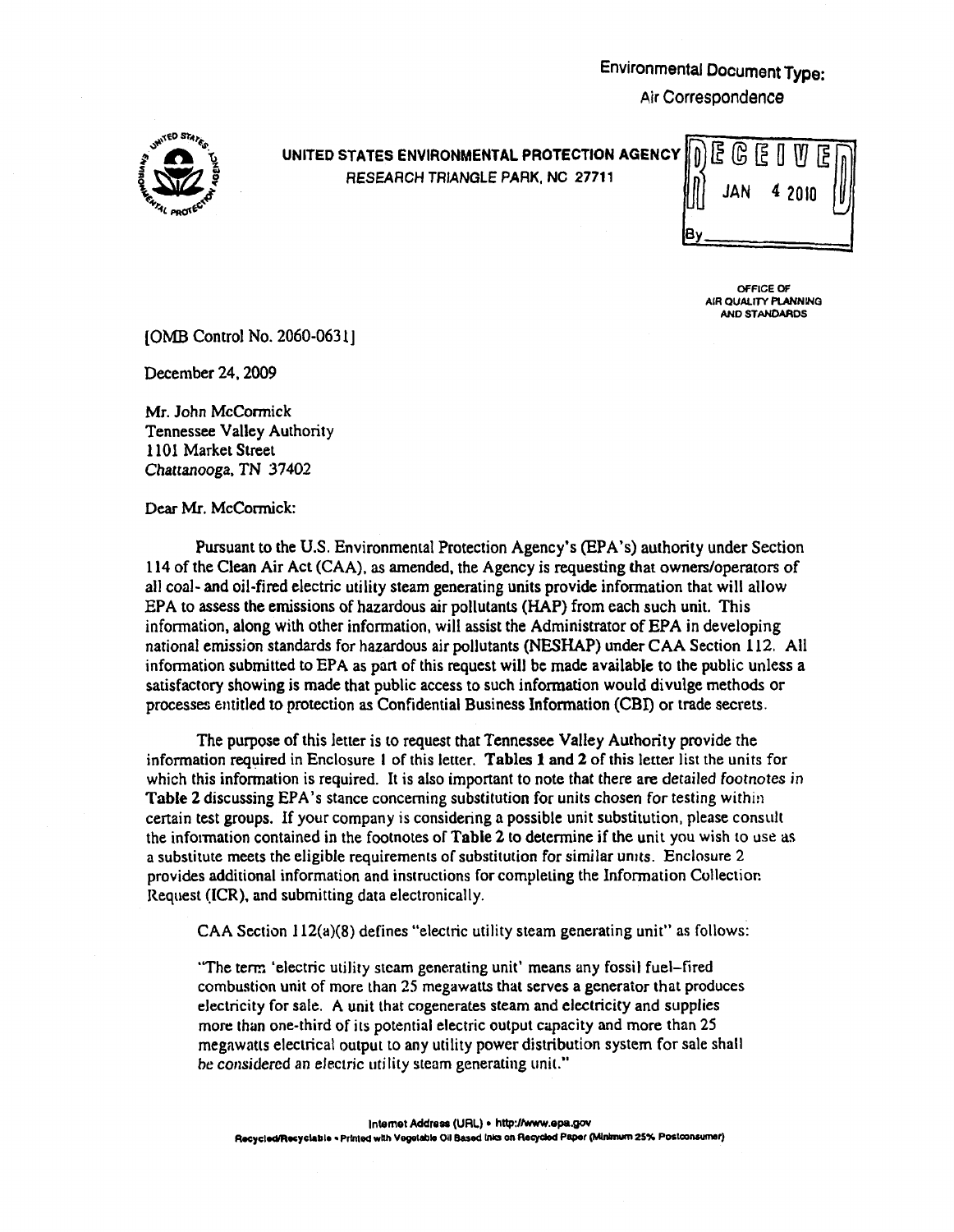2 Air Correspondence

The authority for EPA's information gathering is included in CAA Section 114 (42 U.S.C. 7414). Enclosure 3 contains a summary of this authority. The EPA is requiring this information under an ICR approved by the Office of Management and Budget (OMB) pursuant to the Paperwork Reduction Act. The OMB Control No. is 2060-0631.

The EPA has contracted RTI International<sup>\*</sup> (RTI) (Contract No. EP-D-06-118) to obtain information pertinent to the industry. Thus, as noted in Enclosure 4, EPA has designated RTI as an authorized representative of the Agency; therefore, RTI has the rights previously discussed and the ones that appear in Enclosure 3. Accordingly, RTI will have access to information provided to EPA in response to this ICR. As a designated representative of the Agency, RTI is subject to the provisions of 42 U.S.C. 74 14(c) respecting confidentiality of methods or processes entitled to protection as trade secrets.

The EPA does not believe that any of the information subject to this request is confidential; however, if you believe that disclosure of specific pieces of information that you £ubmit would reveal *a* trade secret, then you should clearly identify such pieces of infor.nation as ··confidential." Please do not label an entire response as "confidential" if only certain portions consist of material that you claim to be trade secret information. Please refer to Enclosure 3 for the information that EPA may require, at a later time, to support your confidentiality claims. Any information determined to constitute a trade secret will be protected under 18 U.S.C. 1905. If no claim of confidentially accompanies the infonnation when it is received by EPA, then EPA will make the information available to the public without further notice to your company pursuant to 40 CFR part 2.203(a). CAA Section 114(c) exempts emissions data from claims of confidentiality; therefore, the emissions data that you provide will be made available to the public. A clarification of what EPA considers to be emissions data is contained in Enclosure 5. You should not mark your emissions data as CBI. Information that you claim to be confidential should be submitted under a separate cover to Mr. Roberto Morales at the address below.

If you are submitting CBI, pleuse mail a separate CD or DVD containing only the CBI portion of your data under a separate cover to the following address and contact:

> U.S. Environmental Protection Agency Office of Air Quality Planning and Standards U.S. EPA Mailroom (C404-02) Attention: Mr. Roberto Morales, Document Control Officer 109 T.W. Alexander Drive Research Triangle Park, NC 27711

Enclosure 6 summarizes Office of Air Quality Planning and Standards's policies and procedures for handling privileged information and describes EPA's contractor commitments and procedures for use of confidential materials. It is EPA's policy that compliance by an authorized representative with the requirements detailed in Enclosure 6 provides sufficient protection for the rights of submitters of privileged information. Additional information about mailing CBI submittals is provided in Enclosure 7.

<sup>&</sup>lt;sup>•</sup> RTI International is a trade name of Research Triangle Institute.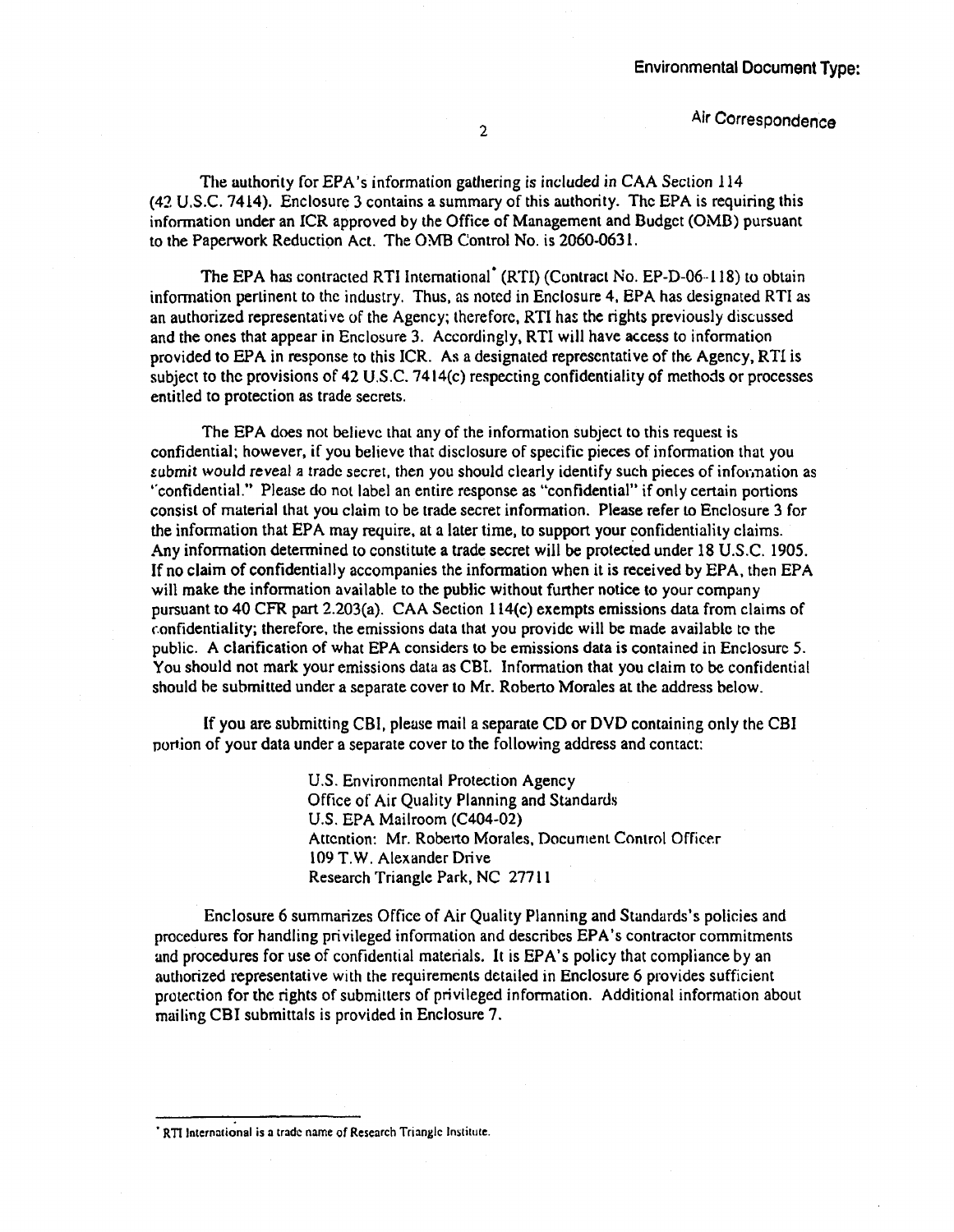EPA believes that it is highly advisable for each facility (subject to emissions testing under Part Ill of the ICR) to devise a Quality Assurance Test Plan that is specific to each facility. Such a plan could include the project elements as enumerated in Chapter 3 of EPA's Quality Assurance Document which is available on the Web. (see Enclosure 8). The existence of such a plan would also provide a means to verify that the quality assurance protocols as contained in the various test methods are met. However, it is important to note that EPA will not review or approve these Quality Assurance Test Plans.

It is also advisable that companies with facilities whose units that are subject to emissions testing under Partlli of the ICR become familiar with the requirements of EPA's Electronic Reporting Tool (ERT) (Version 3) by reading the ERT User's Guide. The same companies should also acquaint themselves with the ERT's data entry requirements before any emissions testing is planned or initiated.

1f you have any questions or concerns about this request, please contact Mr. William Maxwell of EPA at (919) 541-5430 by January 21, 2010.

Sincerely,

(~(jh'r

Peter Tsirigotis **Director** Sector Policies and Programs Division

## 8 Enclosures

cc: Ahmed Amanulah, AFS Compliance Manager, US EPA, Region 4 (9T25), Atlanta, GA (without enclosures)

Ms. Lisa Cole, AL DEM-Air Division, Montgomery, AL (without enclosures)

Robbin Edwards, KY Natural Resources & Environmental Protection, Frankfort, KY (without enclosures)

Mr. Barry R. Stephens, Director, TN Department of Environment and Conservation, Nashville, TN (without enclosures)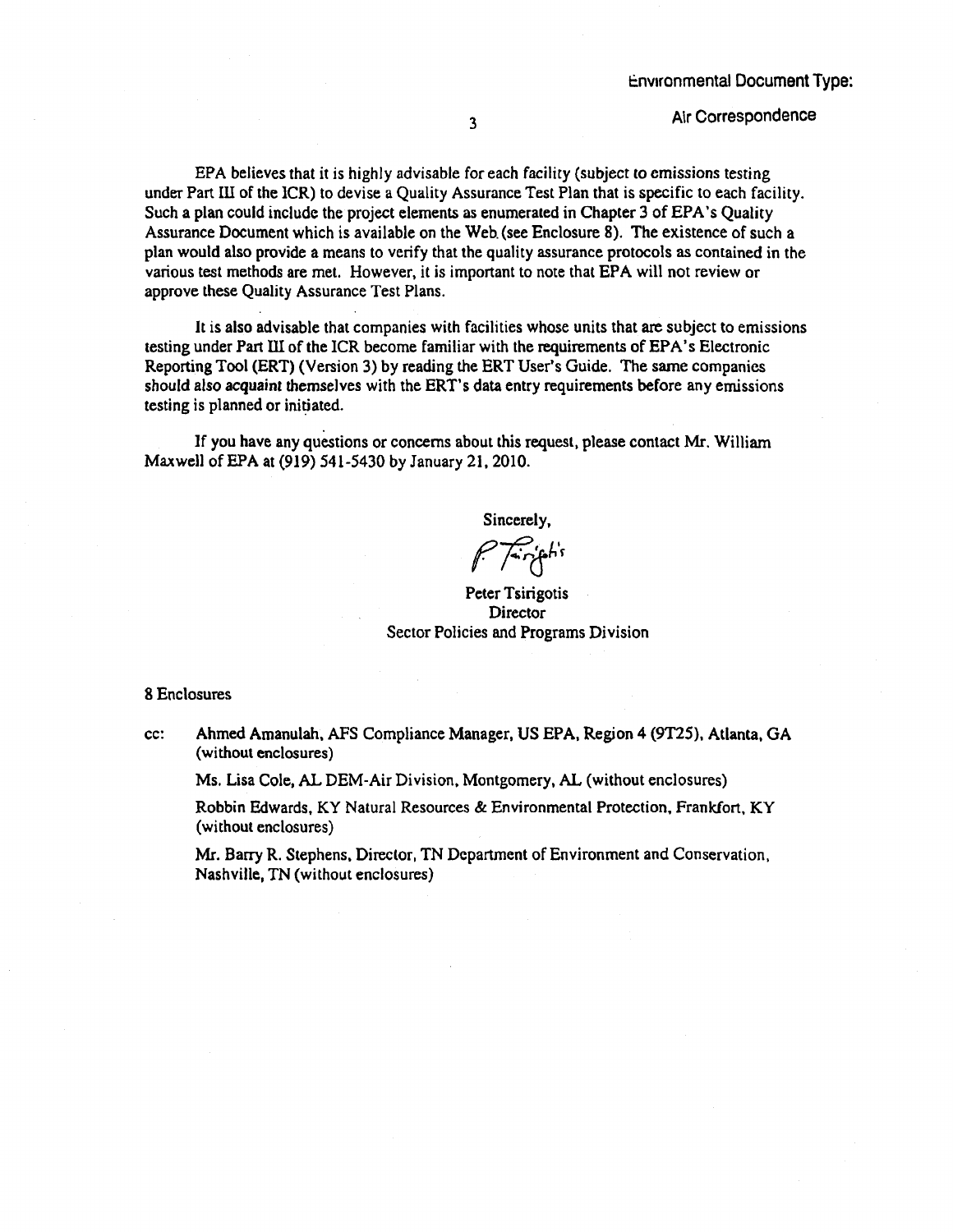United States Department of the Intenor'; :

 $\mathbb{Z}^{3}$ <sup>3</sup> $1/2-2-200$ 

Office of the Director N3615(0001) NATIONAL PARK SERVICE 1849 C Street, N.W. Washington, D.C. 20240 Mr. Glenn L. McCullough, Jr., Chairman Tennessee Valley Authority 400 West Sumnilt Hill Drive Knoxville, Tennessee 37902-1499  $NOV - 2$ A-t: 18 GLENN  $L - J'$ ,

Dear Mr. McCullough:

On behalf of the National Park Service and particularly on behalf of the 10 million visitors who travel each year to Great Smoky Mountains National Park, we want to let you know we appreciate Tennessee Valley Authority's (TVA) recent decision to reduce emissions from its power plants near the Smokies.

We understand that TVA plans to invest \$1.5 billion to install scrubbers on the Kingston and Bull Run plants in Tennessee, the Paradise plant in Kentucky, and the Colbert plant in Alabama. Those new scrubbers are a significant step towards reducing the sulfur emissions that reduce visibility and contribute to acidification of park soils and streams. fronically, our most recent money generation models show that this same amount, \$1.5 billion, is about what visitors to Great Smoky Mountains National Park contribute annually to the local economies around the park. Given that Smokies visitors consistently list "viewing the mountain scenery" as their primary reason for coming, we know they will agree with park managers that improving those views will be money well spent.

We also commend TVA for its \$1 billion project currently underway to reduce ozone-causing nitrogen oxides by 70-75 percent. That reduction will make a significant difference in protecting the health of the plant life in the Smokies and of the visitors and area residents to whom ozone presents a serious health problem.

In closing, we encourage you in your efforts, and we are hopeful that similar reducticn- will occur in emissions from transportation and industry which along with power generation are the major pollution sources affecting the Smokies.

Sincerely,

Fran P. Mainella Director

 $\cup$   $\vee$ j ..

 $+$